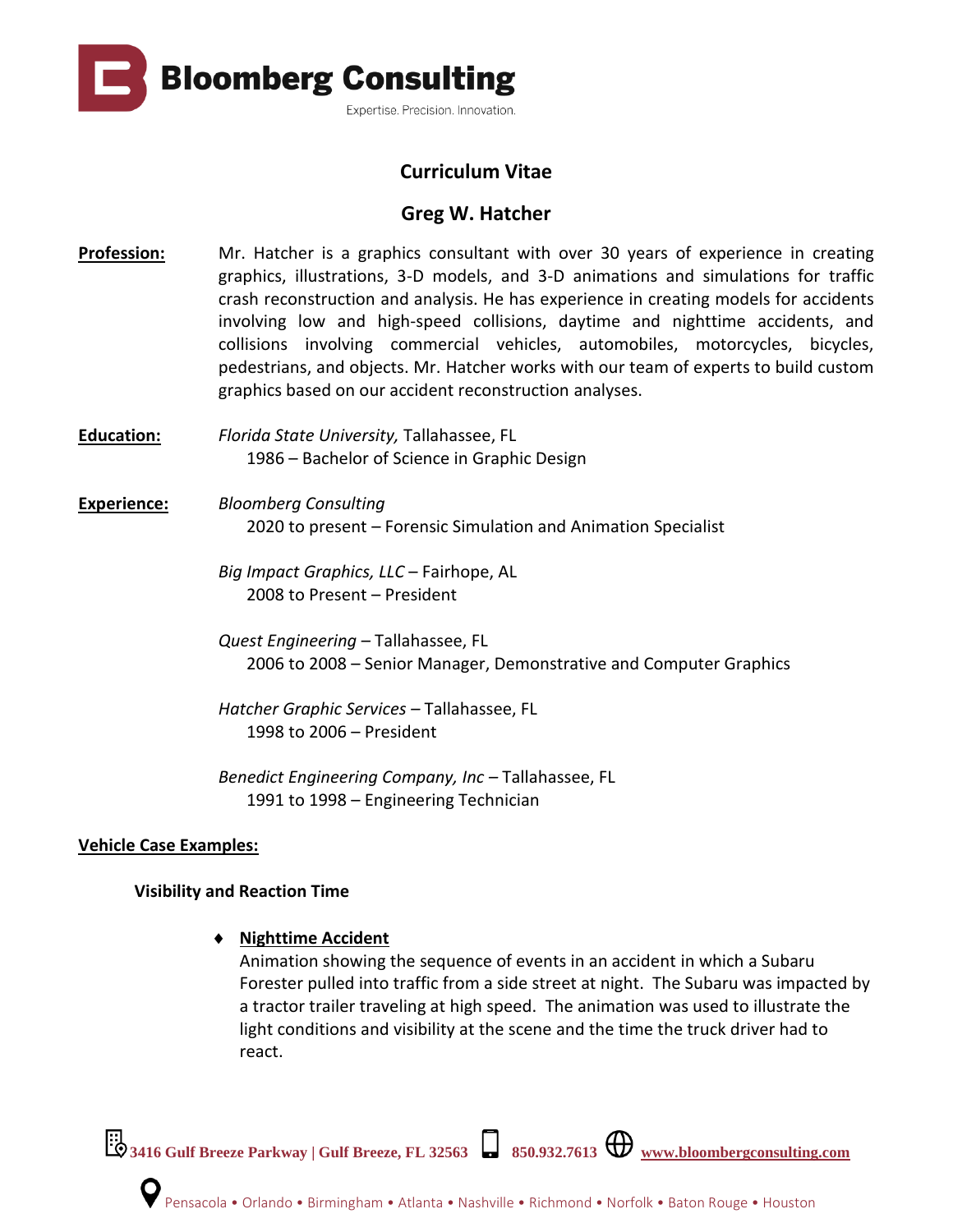

#### **Nighttime Accident – Inclement Weather**

Animation showing the sequence of events in an accident in which a Honda Accord impacted a Jeep stopped in the roadway at night during a rainstorm. The animation was used to illustrate visibility at the time of the accident.

### **Speed as a Factor Accident**

Animation showing the sequence of events in an accident where a police car was driving through a neighborhood at high speed as an SUV pulled out of a driveway. The animation was used to illustrate that the driver of the SUV could not have seen the police car prior to the accident.

### **Lane Change Accident**

Animation showing the sequence of events in an accident involving a Ford Escape following behind a Toyota Camry during heavy traffic. The Toyota suddenly changed lanes revealing a stopped Dodge Avenger. The animation was used to show the time the driver of the Ford had to react to the stopped vehicle once it was revealed by the lane change.

### **Clear Visibility Accident**

Animation showing the sequence of events in an accident in which a delivery truck driver rear ended a motorcycle that was stopped to make a turn. The animation was used to show that the motorcycle was clearly visible for more than ten seconds, making the accident clearly avoidable.

#### **Driver Action**

#### **Failure to Stop Accident**

Animation showing the sequence of events in an accident involving a tractor trailer that ran a stop sign and impacted a pickup truck with the right of way. The animation demonstrated that the pickup truck could not have avoided the accident. An avoidance scenario was also produced showing that had the tractor trailer simply stopped the accident would have been avoided.

### **Following Too Closely Accident**

Animation showing the sequence of events in an accident in which a tractor trailer slowed to make a turn and a SUV following the tractor trailer swerved to avoid rear ending the trailer, lost control, and overturned. The animation was used to show that the accident could have been avoided had the SUV been following at a reasonable distance.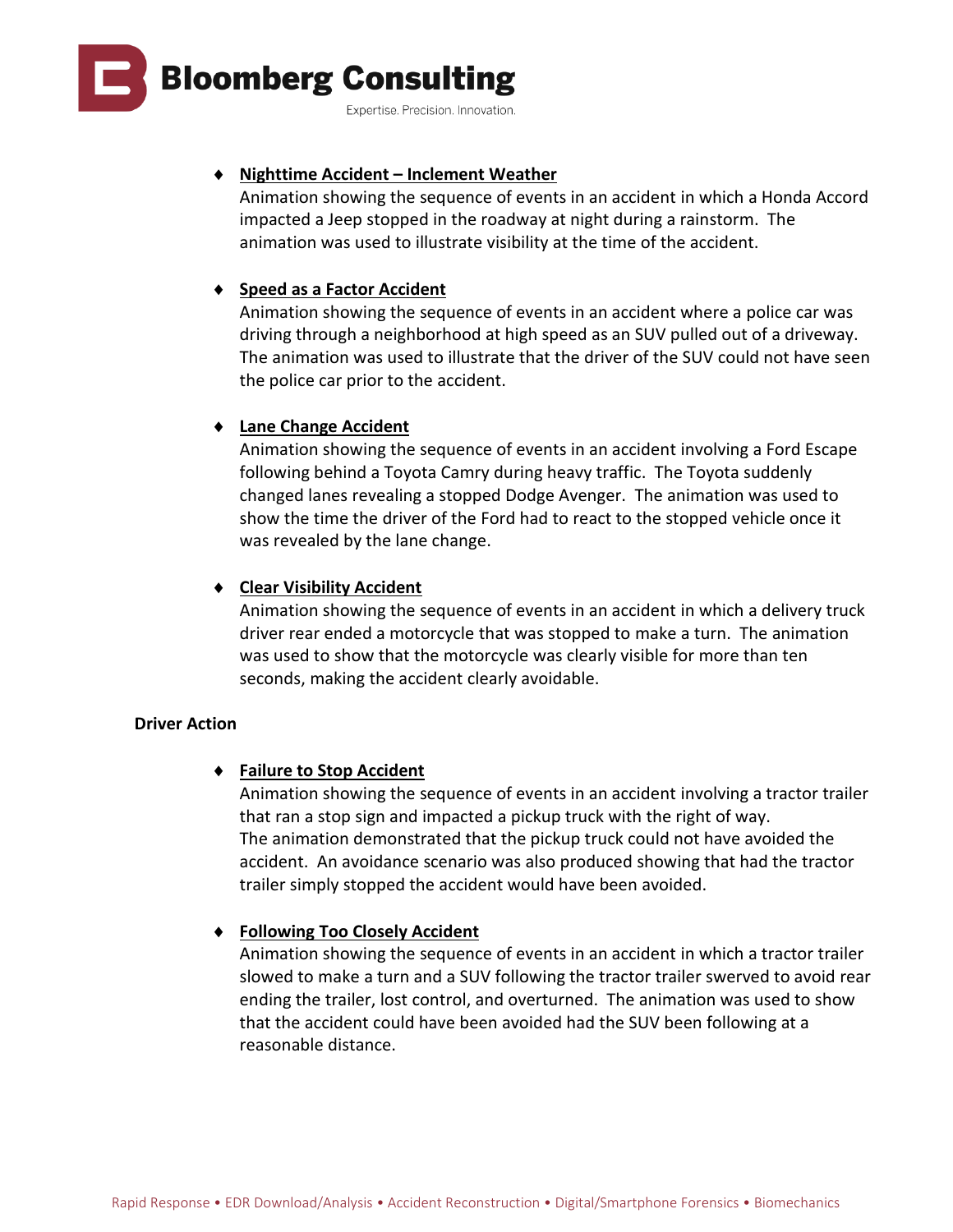

#### Expertise. Precision. Innovation.

### **Speeding Accident**

Animation showing the sequence of events in an accident involving a dump truck that lost control and rolled on its side during a simple turn. The animation was used to illustrate that had the driver slowed to a reasonable speed the accident would not have happened.

### **Failure to Yield Accident**

Animation showing the sequence of events in an accident in which a tractor trailer impacted a sedan at an intersection. The animation was used to show that the driver of the tractor trailer failed to yield the right-of-way to the sedan.

### **Improper Lane Change Accident**

Animation showing the sequence of events involving a Mercedes SLC that changed lanes, impacted the front of a tractor trailer, lost control, and struck a work truck parked in the median. The animation was used to show that the driver of the SLC improperly changed lanes causing the accident.

### **Speeding in a Construction Zone Accident**

3-D scale model of an accident scene and vehicles that illustrated the sequence of events in a vehicular accident in which a speeding vehicle rear-ended a stationary vehicle, driving it into a Florida Power worksite.

### **Driver Distraction Accident**

Animation showing the sequence of events in an accident in which a tractor trailer rear ended a stopped pickup truck. The animation was used to show that the accident could have been avoided had the tractor trailer driver not been distracted.

### **Asleep at the Wheel Accident**

3-D scale model of an accident scene and vehicles that illustrated the sequence of events in a vehicular accident in which the driver of a tour bus fell asleep at the wheel, which led to the bus leaving the road and rolling over in the median.

### **Medical Case Examples**

### **Medical Malpractice**

Animation illustrating the sequence of events in a medical procedure showing the process and errors which led to the paralysis of patient.

### **Air Embolism**

Animation showing the sequence of events during a scuba class that led to the death of a student due to an air embolism.

#### **Medical Procedure**

Animation showing the ACD surgical procedure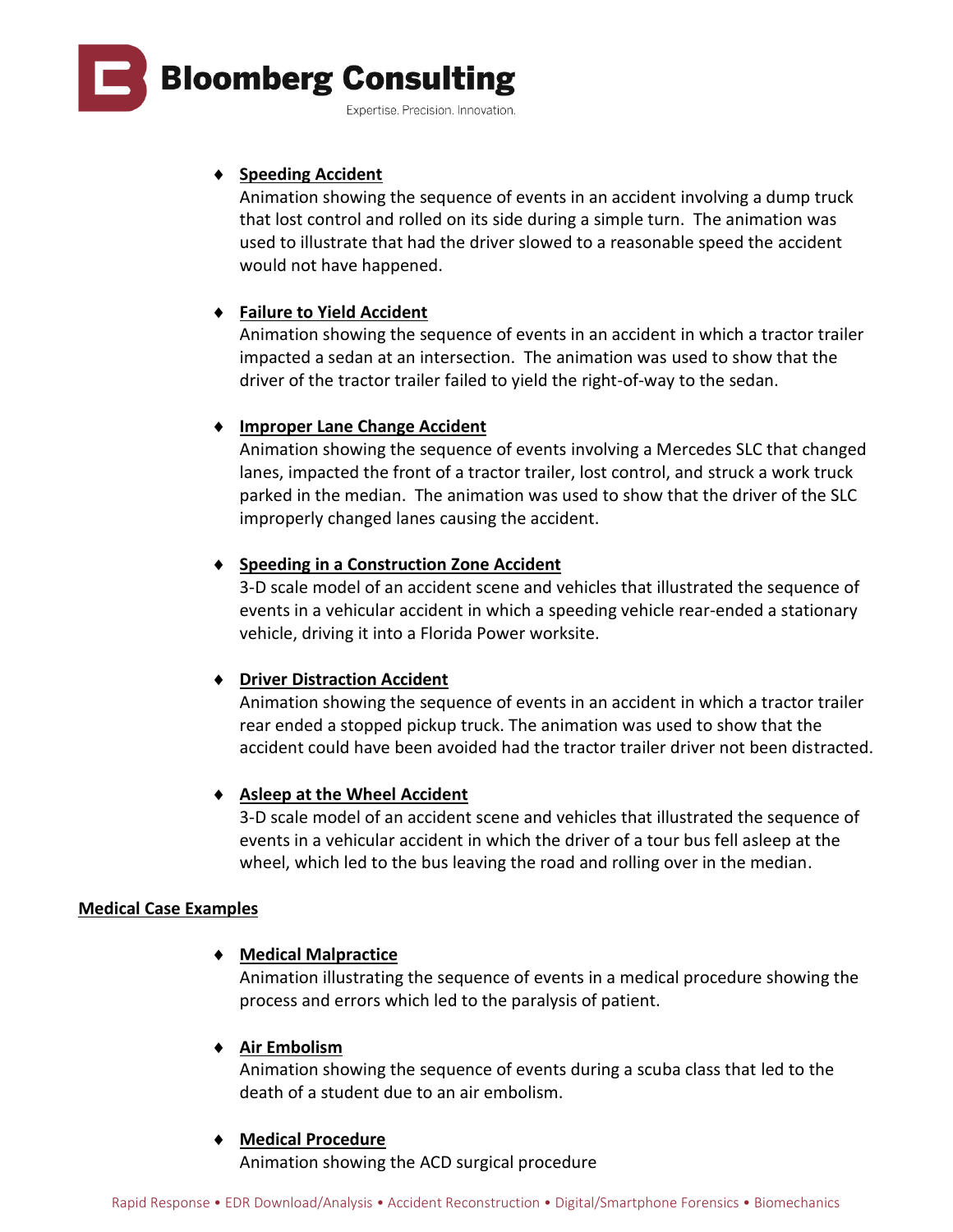

#### **Mechanical Failure Case Examples**

#### **Improper Brake Function/Maintenance**

Animation used to illustrate the mechanical function of drum brakes in a normal state and in the state at the time of the accident. The animation was used to illustrate that the brake failure was due to improper maintenance.

#### **Steering Linkage Failure**

3-D scale model of an accident scene and vehicles that illustrated the sequence of events in a vehicular accident of a tanker truck that lost control due to a steering linkage failure.

#### **Engine Failure and Fire**

Animation showing the mechanism of failure in a diesel engine that led to the ejection of a piston rod which struck a fuel filter causing a fire and destruction of a ship in a Shipyard. The animation was used to highlight an assembly defect that led to the failure.

#### **Trailer Disengagement**

3-D scale model of an accident scene and vehicles that illustrated the sequence of events in a vehicular accident where a horse trailer became disengaged from a vehicle, crossed the center line, and impacted an oncoming vehicle.

#### **Industrial Accidents Case Examples**

#### **Factory Explosion Model**

3-D scale model of an accident scene that illustrated the sequence of events in an industrial accident at a facility in which an explosion occurred while reclaiming fuel from out-of-date military rockets.

#### **Cable Failure – Industrial Accident**

Animation showing the sequence of events on an oil rig where a cable snapped, causing the rigging to fall on the crew below.

#### **Forklift Accident**

Animation showing the sequence of events in an accident involving a forklift falling off of a trailer while in the process of unloading. During the unloading process, the trailer moved forward as the forklift rolled off to the ground causing injury to the operator.